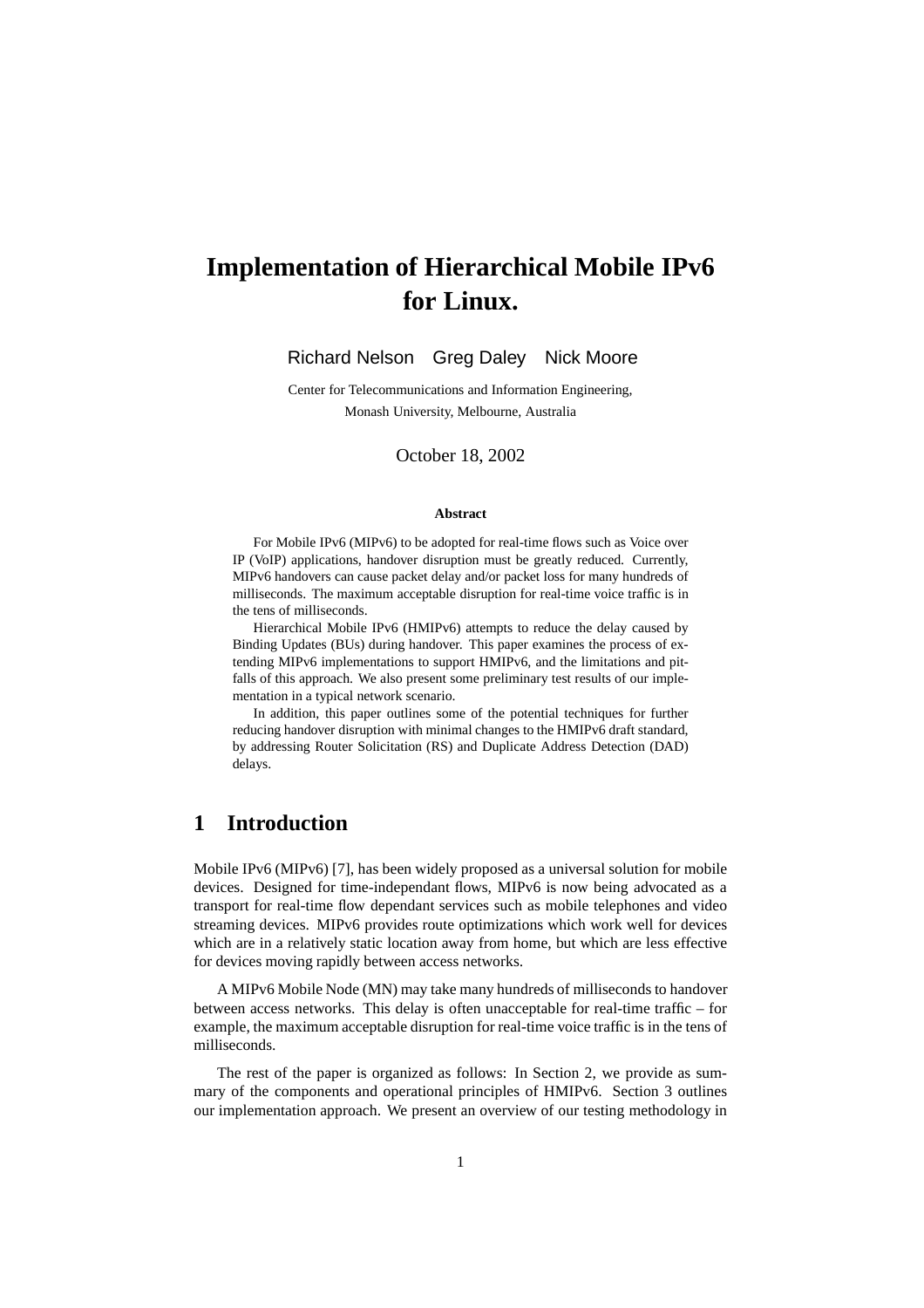Section 4, present the results of experimental data in Section 5, discuss some further improvements in Section 6 and finally we offer our conclusions.

# **2 HMIPv6**

### **2.1 Route Optimization in MIPv6**



Figure 1: Handover signaling in MIPv6

In MIPv6, a Mobile Node (MN) remains reachable through its Home Address despite changing its access network. New correspondents route packets to the Home Address, and the Home Agent forwards these packets to the last known Care-of-Address (CoA) of the MN. Correspondent nodes may store the MN's current CoA in order to send the packets directly. This is called route optimization. When the MN moves, it sends a Binding Update (BU) to its Home Agent (HA) and all current Correspondent Nodes (CNs), letting them know its new location so that traffic can be routed to the new location.

The simplicity of MIPv6, and its lack of dependence on network infrastructure make it a natural choice for mobility. Route optimization prevents triangular routing while maintaining backward-compatibility for CNs which do not understand MIPv6.

However, MIPv6 handovers require the MN to signal its HA and each CN every time the MN moves. This introduces signaling overhead, and the time taken for a BU to reach the HA/CNs introduces packet loss or delay – until the BU is received by the HA/CN, packets are forwarded to the old CoA.

#### **2.2 Route Optimization in HMIPv6**

HMIPv6 extends the route optimization of MIPv6, adding a Mobility Anchor Point (MAP) to assist the MN. When the MN moves into MAP coverage, it asks the MAP for a Regional Care-of-Address (RCoA) from which the MAP will forward packets to the MN. Once the MN has obtained an RCoA, it uses this address in its BUs to HA and CNs.

A MAP covers a number of access networks. While a mobile node moves within the coverage of a MAP it need not re-bind its HA or CNs, thus signalling is reduced. Since the MN is generally closer to the MAP than its correspondents, signaling latency is also reduced.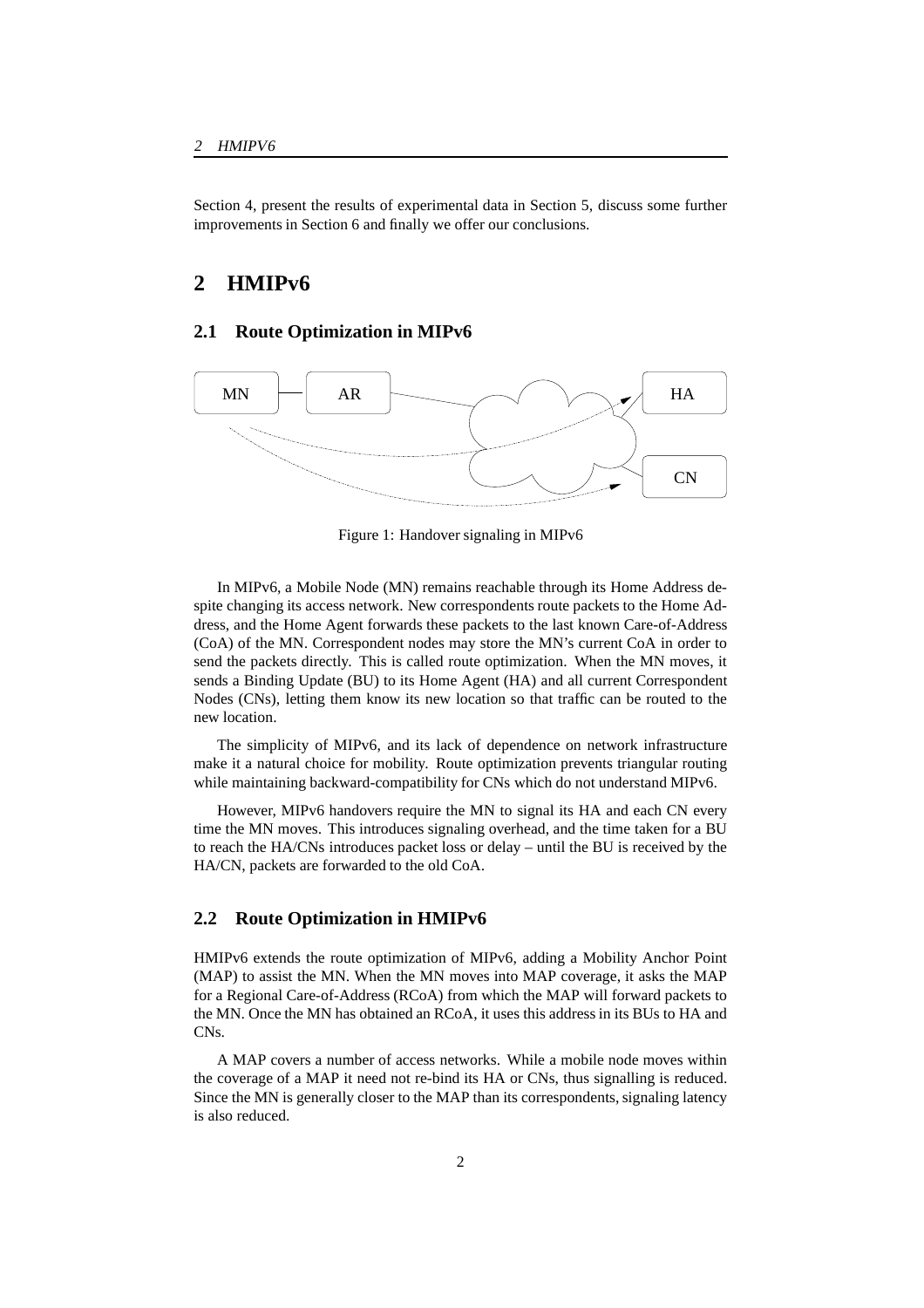

Figure 2: Handover signaling in HMIPv6

Configuration and deployment of MAPs adds infrastructure back into a previously low-infrastructure mobility system.

# **3 Our HMIPv6 Implementation**

MIPL[9], developed at Helsinki University of Technology (HUT), is an Open Source project to extend the Linux Kernel and user-space tools to support Mobile IPv6. The current implementation is conformant to IETF draft 15 [7].

Our implementation of HMIP further extends MIPL to add support for HMIPv6 draft 6[12] Basic Mode.

Extended Mode has minimal benefits over Basic Mode[3][4], and is not essential to prove the concept of HMIP workable. We have not attempted to implement Extended Mode, nor have we implemented Authentication whose specification is still changing in the Mobile IPv6 draft[7][5].

### **3.1 Mobile Node**

The Mobile Node (MN) functionality has been extended to handle HMIPv6 by implementing the following functions:

- Neighbour Discovery The MN understands the new MAP option to determine when it has moved into MAP coverage.
- MAP Binding The MN signals to the MAP and uses an RCoA on the MAP's subnet
- MAP Hierarchy The MN keeps a list of available MAPs, and chooses an appropriate MAP for each CN.
- Listening The MN accepts packets for its Home Address and for potentially multiple LCoAs and RCoAs. It must be able to decapsulate packets tunnelled to it by the MAP.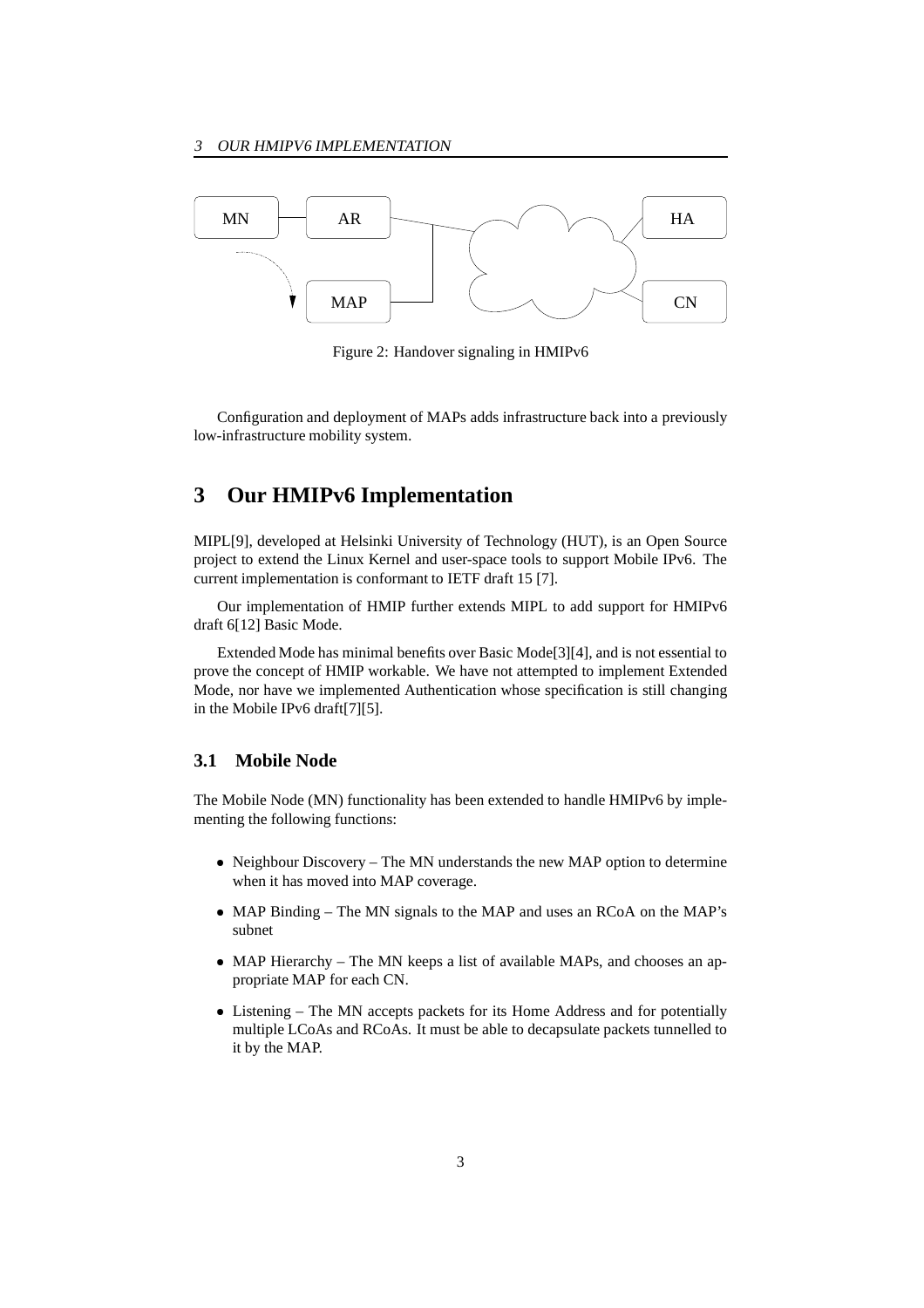#### **3.2 Mobility Access Point**

The MAP is a device first introduced in HMIPv6, but with a great deal of similarity to a MIPv6 Home Agent. Our code extends the HA to add:

- Binding type information for HMIPv6 Basic and Extended Modes, Correspondent Nodes and Home Agents is kept.
- MAPs participate in Dynamic MAP Discovery (section 3.3).

### **3.3 Access Network Routers**

Router advertisement (RA) is performed by radvd on each of the Access Routers (ARs). We have added features to advertise the MAP information option, and to propagate received MAP options for dynamic MAP Discovery.

# **4 Testing HMIPv6**

For Intra-MAP handovers, HMIPv6 theoretically reduces handover delay compared to unaided MIPv6, where the time to notify the MAP is less than that required to notify the HA or CNs. Additionally, the signalling load should be reduced.

Indications of how well this works in realistic implementations are limited to that undertaken before the standardization of HMIPv6[2][1], and do not consider the requirements of other IPv6 protocols such as neighbor discovery[10] and stateless address autoconfiguration[13], each of which introduce delays before HMIPv6 or Mobile IPv6 signalling may be initiated.

### **4.1 Testing environment and assumptions**



Figure 3: Test network for intra-MAP handovers

Our test network 3 has a simple bidirectional 100ms delay between the access sites (also incorporating the MAP) and the home and correspondent networks.

In order to measure the performance improvements of HMIPv6 over MIPv6, we assembled a test network with the following components: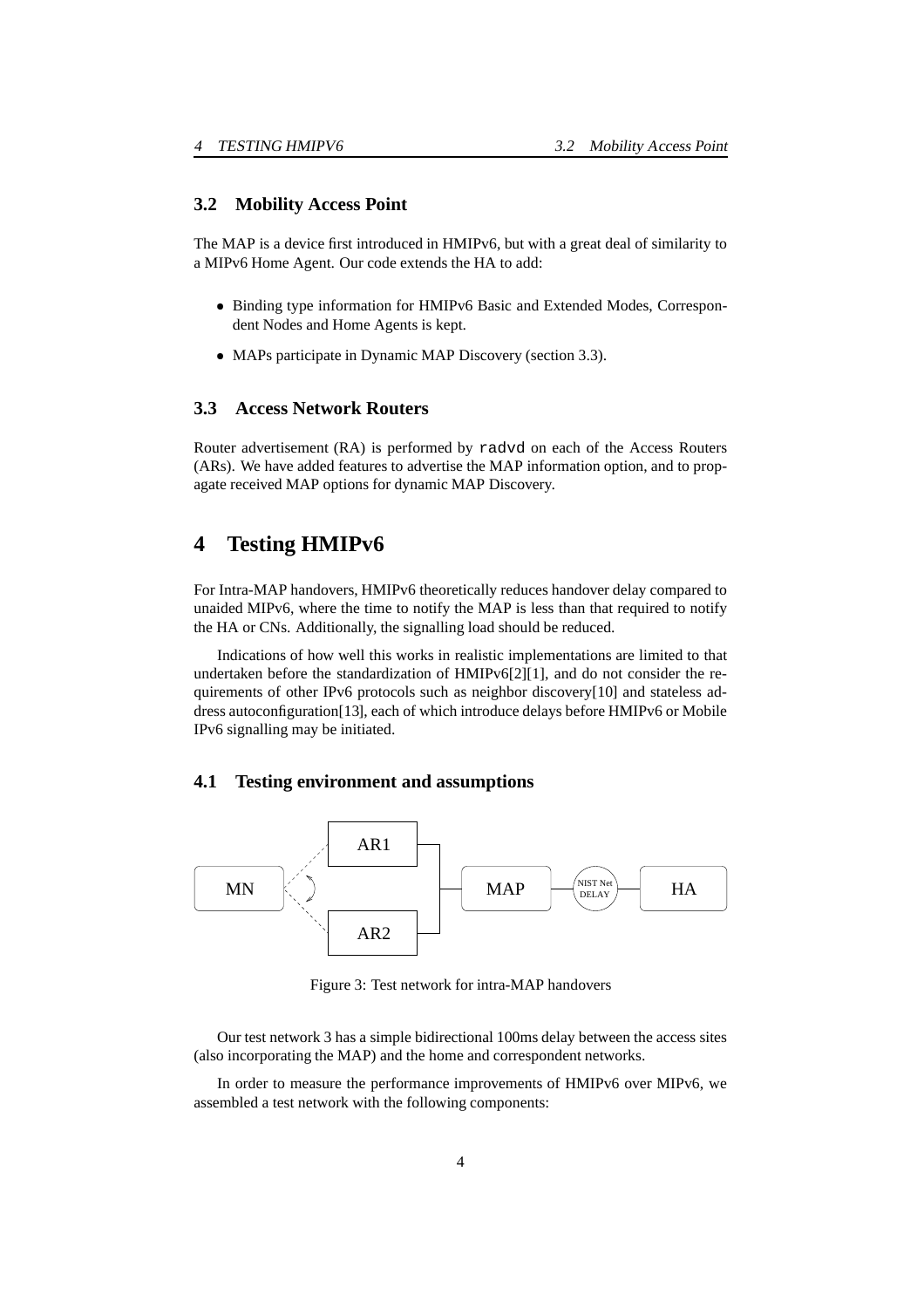Two Access Routers, each with one access network and each connected to a third router, which is also a MAP. This MAP connects via an IPv6 over IPv4 tunnel to a Home Network Router. One IPv4 hop exists between the MAP and Home Network Router. This IPv4 node runs NIST Net[11] in order to provide a simple network emulation of packet delay.

Each of these routers is a Pentium 166 MHz, with 32MB Ram, running the Linux 2.4.16 kernel, with MIPL release 0.9 (MIPv6 draft-14) and HMIPv6 patches (HMIPv6 Draft  $5$ <sup>1</sup>. Access routers were equipped with radvd 0.6.2pl4 patched to advertise MAPs. For the purposes of the test, only statically defined MAP information was advertised.

The Mobile Node is a Pentium 3 1GHz with 256 MB of RAM, running the same kernel as the MAP and ARs.

The Home Agent, another Linux server on the home network was a 450 MHz Pentium 3 with 256 MB of RAM. The kernel on this machine is Linux 2.4.16, with MIPL release 0.9.1 (mipv6 draft-15). No Authentication was turned on for any of the MIPv6 implementations and all physical connections are by 10/100BaseT Ethernet.

The test network in Figure 3 was set up to enable comparison of HMIPv6 and MIPv6. Handovers were forced by physically moving the MN from one AR to the other by disconnecting and reconnecting its network cable. In the HMIPv6 case, both ARs were configured to advertise the same MAP, and their own address Prefix. In the MIPv6 case, the same Router Advertising tool was used, but MAP advertisements were switched off.

Within the testing scenario, the MN has no explicit knowledge of Layer 2 events (such as link failure), and relies upon timers and reception of new Router Advertisements to determine movement to a new link. In the situation where no RA has been received and a timeout has occurred the MN sends a Router Solicitation to determine its attachment.

Since the applicability of HMIPv6 is to the portion of handover after L2 Handover (Section 2.1) HMIPv6 may not be initialised until movement is either detected or suspected. Therefore, the packet traces displayed start with either the RA or RS which cause (or indicate) the MN's awareness of movement.

### **5 Results**

The results tables show handovers with MIPv6 only (Table 1) and HMIPv6 (Table 2). Columns show timing, packet source and destination, with a description of the packet. Each horizontal line in the table indicates a handover and its subsequent signalling.

In each table, initialization is performed in the first handover sub-table. The second sub-table represents movement to a new, previously unseen, network. The third sub-table is return to a previously visited network. Only HMIPv6 has a fourth subtable, which shows rebinding the home address. This is performed periodically in both HMIPv6 and MIPv6.

<sup>&</sup>lt;sup>1</sup> except for the IPv4 only node, which runs Linux 2.4.16 with NIST Net 2.0.10.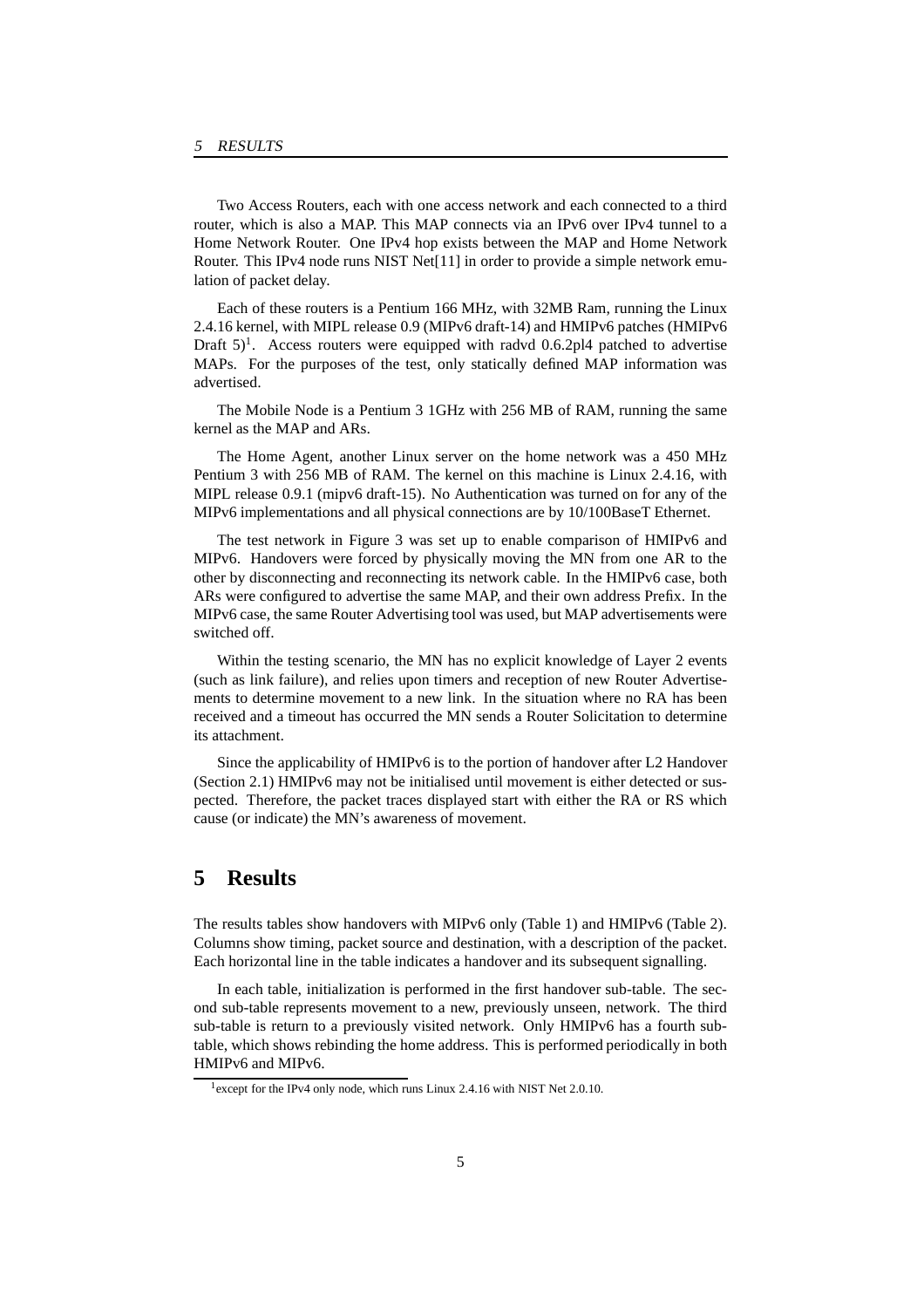| Time(s)    | Source          | Dest.               | Contents                                              |
|------------|-----------------|---------------------|-------------------------------------------------------|
| 182.218935 | $AR1$ -link     | all-nodes-multicast | ICMPv6 (Router advertisement) for AR1                 |
| 182.219530 | $LC0A-1$        | HomeAgent           | BU (Ack, HReg) HomeAddr $\rightarrow$ LCoA-1 (seq #0) |
| 182.299978 | $\vdots$        | ff02::1:ff31:d5e5   | Neighbour Solicitation from MN                        |
|            |                 |                     | (DAD for Link Address)                                |
| 182.420993 | $AR1$ -link     | ff02::1:ff31:d5e5   | Neighbour Solicitation to MN                          |
| 183.414044 | $AR1$ -link     | ff02::1:ff31:d5e5   | Neighbour Solicitation to MN                          |
| 183.414097 | $LCoA-1$        | $AR1$ -link         | Neighbour Advertisement from MN                       |
| 183.414318 | HomeAgent       | $LCoA-1$            | BAck: Binding Update accepted                         |
| 183.720176 | $LCoA-1$        | HomeAgent           | BU (Ack, HReg) HomeAddr $\rightarrow$ LCoA-1 (seq #1) |
| 183.921499 | HomeAgent       | $LCoA-1$            | <b>BAck: Binding Update accepted (seq #1)</b>         |
| 184.778704 | $AR1$ -link     | all-nodes-multicast | ICMPv6 (Router advertisement) for AR1                 |
| 281.711546 | $AR2$ -link     | all-nodes-multicast | ICMPv6 (Router advertisement) (HA) for AR2            |
| 281.712218 | $LCoA-2$        | HomeAgent           | BU (Ack, HReg) HomeAddr $\rightarrow$ LCoA-2 (seq #2) |
| 281.914012 | $AR2$ -link     | ff02::1:ff31:d5e5   | Neighbour Solicitation to MN                          |
| 281.914067 | $LCoA-2$        | $AR2$ -link         | Neighbour advertisement from MN                       |
| 281.914278 | HomeAgent       | $LCoA-2$            | <b>BAck: Binding Update accepted (seq #2)</b>         |
| 283.731359 | $AR2$ -link     | all-nodes-multicast | ICMPv6 (Router advertisement) (HA) for AR2            |
| 370.718186 | $AR1$ -link     | all-nodes-multicast | ICMPv6 (Router advertisement) for AR1                 |
| 370.718838 | $LC0A-1$        | HomeAgent           | BU (Ack, HReg) HomeAddr $\rightarrow$ LCoA-1 (seq #3) |
| 370.719100 | $LC0A-1$        | AR2                 | BU (HReg) LCoA-2 $\rightarrow$ LCoA-1 (seq #4)        |
| 370.719998 | $AR1$ -link     | ff02::1:ff31:d5e5   | Neighbour Solicitation to MN                          |
| 370.720028 | $LCoA-1$        | $AR1$ -link         | Neighbour Advertisement from MN                       |
| 370.720226 | AR <sub>2</sub> | $LCoA-1$            | BAck: Binding Update was rejected (seq #4)            |
|            |                 |                     | - Home registration not supported                     |
| 370.920609 | HomeAgent       | $LCoA-1$            | <b>BAck: Binding Update accepted (seq #3)</b>         |
| 371.467993 | $AR1$ -link     | all-nodes-multicast | ICMPv6 (Router advertisement) for AR1                 |

Table 1: Capture of MIPv6 only (Non-Hierarchical) movement

With MIPv6 only (see Table 1) these provisional results show an average 202 ms round-trip delay between the BU being sent by the MN and the BAck being received by the BU. This is consistent with the 200ms round-trip delay betwen the ARs and the HA.

Notable in the third sub-table is the presence of a second binding update to a previous Access Router. This is an optional part of MIPv6, which is still (optionally) being performed in HMIPv6 as well.

Conversely, with HMIPv6 the handover (Table 2) speed is limited by the DAD time required to construct LCoAs and the RCoA. This is illustrated in the second and third sub-tables.

In a handover to a new Access Network (around  $t=84$ ), a binding update is sent as soon as the RA is received, but the MN has to wait for 1 second for DAD to complete. This greatly impacts the usefulness of HMIPv6, given that a mobile device may very rarely revisit access networks within the advertised prefix's timeout.

In the handover back to a previously visited access network (around  $t=509$ ), when DAD is not an issue, we see a delay of only 1.1ms between transmission of the BU and reception of the BAck. This is consistent with the proximity of the MAP to both ARs. Binding is not delayed by the 200ms round-trip delay between the ARs and the HA.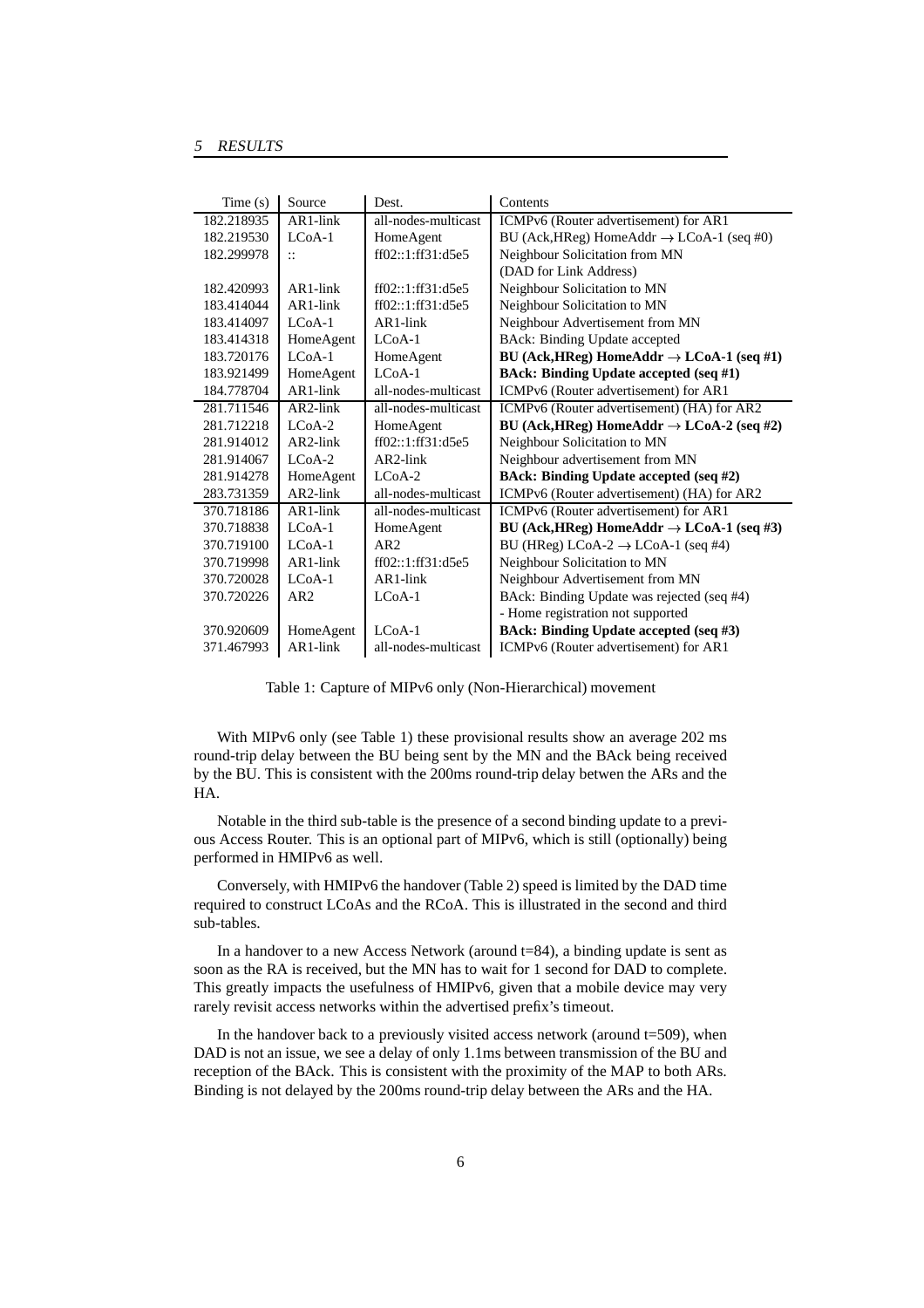| Time(s)                  | Source                        | Dest.                                      | Contents                                                                                                     |
|--------------------------|-------------------------------|--------------------------------------------|--------------------------------------------------------------------------------------------------------------|
| 6.296977                 | AR1-link                      | all-nodes-multicast                        | ICMPv6 (Router advertisement) for AR1                                                                        |
| 6.297659                 | $LCoA-1$                      | HomeAgent                                  | BU (Ack, HReg) HomeAddr $\rightarrow$ LCoA-1 (seq #0)                                                        |
| 6.499560                 | AR1-link                      | ff02::1:ff31:d5e5                          | Neighbour Solicitation to MN-link                                                                            |
| 6.799977                 | $\ddot{\mathbf{u}}$           | ff02::1:ff31:d5e5                          | Neighbour Solicitation from MN-link                                                                          |
|                          |                               |                                            | (DAD for Link Address)                                                                                       |
| 7.492118                 | AR1-link                      | ff02::1:ff31:d5e5                          | Neighbour Solicitation to MN-link                                                                            |
| 7.800196                 | $LCoA-1$                      | HomeAgent                                  | BU (Ack, HReg) HomeAddr $\rightarrow$ LCoA-1 (seq #1)                                                        |
| 8.010461                 | $LCoA-1$                      | <b>MAP</b>                                 | BU (Ack, DAD, MAP) $RCoA \rightarrow LCoA-I$ (seq #2)                                                        |
| 8.010760                 | $LCoA-1$                      | HomeAgent                                  | BU (Ack, HReg) HomeAddr $\rightarrow$ RCoA (seq #3)                                                          |
|                          |                               |                                            | (using AltCoA)                                                                                               |
| 8.492006                 | AR1-link                      | ff02::1:ff31:d5e5                          | Neighbour Solicitation to MN-link                                                                            |
| 8.492053                 | $LCoA-1$                      | AR1-link                                   | Neighbour Advertisement                                                                                      |
| 8.492259                 | HomeAgent                     | $LCoA-1$                                   | <b>BAck: Binding Update accepted (seq #1)</b>                                                                |
| 8.492284                 | <b>MAP</b>                    | $LCoA-1$                                   | BAck: Binding Update accepted (seq #2)                                                                       |
| 8.492317                 | HomeAgent                     | <b>RCoA</b>                                | <b>BAck: Binding Update accepted (seq #3)</b>                                                                |
|                          |                               |                                            | (via MAP tunnel)                                                                                             |
| 8.736879                 | AR1-link                      | all-nodes-multicast                        | ICMPv6 (Router advertisement) for AR1                                                                        |
| 84.889257                | AR2-link                      | all-nodes-multicast                        | ICMPv6 (Router advertisement) (HA) for AR2                                                                   |
| 84.890065                | $LCoA-2$                      | MAP                                        | BU (Ack, DAD, MAP) $RCoA \rightarrow LCoA-2$ (seq #4)                                                        |
| 84.890907                | AR2-link                      | ff02::1:ff31:d5e5                          | Neighbour Solicitation to MN-link                                                                            |
|                          |                               |                                            | (AR wants to deliver BAck, but MN DAD incomplete)                                                            |
| 85.669978                | $\ddot{\ddot{\phantom{.}}}\,$ | ff02::1:ff31:d5e5                          | Neighbour Solicitation from MN-link                                                                          |
|                          |                               |                                            | (DAD for Link Address)                                                                                       |
| 85.884924                | AR2-link                      | ff02::1:ff31:d5e5                          | Neighbour Solicitation to MN-link                                                                            |
|                          |                               |                                            | (AR wants to deliver BAck, but MN DAD incomplete)                                                            |
| 86.390196                | $LCoA-2$                      | <b>MAP</b>                                 | BU (Ack, DAD, MAP) $RCoA \rightarrow LCoA-2$ (seq #5)                                                        |
| 86.884803                | AR2-link                      | ff02::1:ff31:d5e5                          | Neighbour Solicitation to MN-link                                                                            |
|                          |                               |                                            | (AR wants to deliver MAP's response)                                                                         |
| 86.884853                | LCoA-2                        | AR2-link                                   | Neighbour Advertisement                                                                                      |
| 86.885044                | <b>MAP</b>                    | $LCoA-2$                                   | BAck: Binding Update accepted (seq #4)                                                                       |
| 86.885045                | MAP                           | $_{\text{LCoA-2}}$                         | BAck: Binding Update accepted (seq #5)                                                                       |
| 87.479026                | AR2-link                      | all-nodes-multicast                        | ICMPv6 (Router advertisement) for AR2                                                                        |
| 509.362213               | AR1-link                      | all-nodes-multicast                        | ICMPv6 (Router advertisement) for AR1                                                                        |
| 509.363019               | $LCoA-1$                      | MAP                                        | BU (Ack, DAD, MAP) $RCoA \rightarrow LCoA-I$ (seq #6)                                                        |
| 509.363323               | $LCoA-1$                      | AR <sub>2</sub>                            | BU (HReg) LCoA-2 $\rightarrow$ RCoA (seq #7)                                                                 |
|                          |                               |                                            | (Tell old Access Router RCoA)                                                                                |
| 509.363914               | AR1-link                      | ff02::1:ff31:d5e5                          | Neighbor Solicitation to MN-link                                                                             |
| 509.363942               | $LCoA-1$                      | AR1-link                                   | Neighbor Advertisement from MN-link                                                                          |
| 509.364141               | MAP                           | LCoA-1                                     | BAck: Binding Update accepted (seq #6)                                                                       |
| 509.364326               | AR <sub>2</sub>               | LCoA-1                                     | BAck: Binding Update was rejected                                                                            |
|                          |                               |                                            | - Home registration not supported (seq #7)<br>ICMPv6 (Router advertisement) for AR1                          |
| 512.111232               | AR1-link<br>AR1-link          | all-nodes-multicast<br>all-nodes-multicast |                                                                                                              |
| 808.778405               |                               |                                            | ICMPv6 (Router advertisement) for AR1                                                                        |
| 809.000207               | LCoA-1                        | HomeAgent                                  | BU (Ack, HReg) HomeAddr $\rightarrow$ RCoA (seq #8)<br>(periodic rebinding of Home agent at 80% of lifetime) |
|                          |                               |                                            | Neighbour Solicitation to MN-link                                                                            |
| 809.202182               | AR1-link<br>$LCoA-1$          | ff02::1:ff31:d5e5                          | Neighbour Advertisement from MN-link                                                                         |
| 809.202245<br>809.202462 |                               | AR1-link<br>$LCoA-1$                       | <b>BAck: Binding Update accepted (seq #8)</b>                                                                |
|                          | HomeAgent                     |                                            | (via MAP tunnel)                                                                                             |
| 809.538453               | AR1-link                      | all-nodes-multicast                        | ICMPv6 (Router advertisement) for AR1                                                                        |
|                          |                               |                                            |                                                                                                              |

Table 2: Capture of movement within a HMIPv6 hierarchy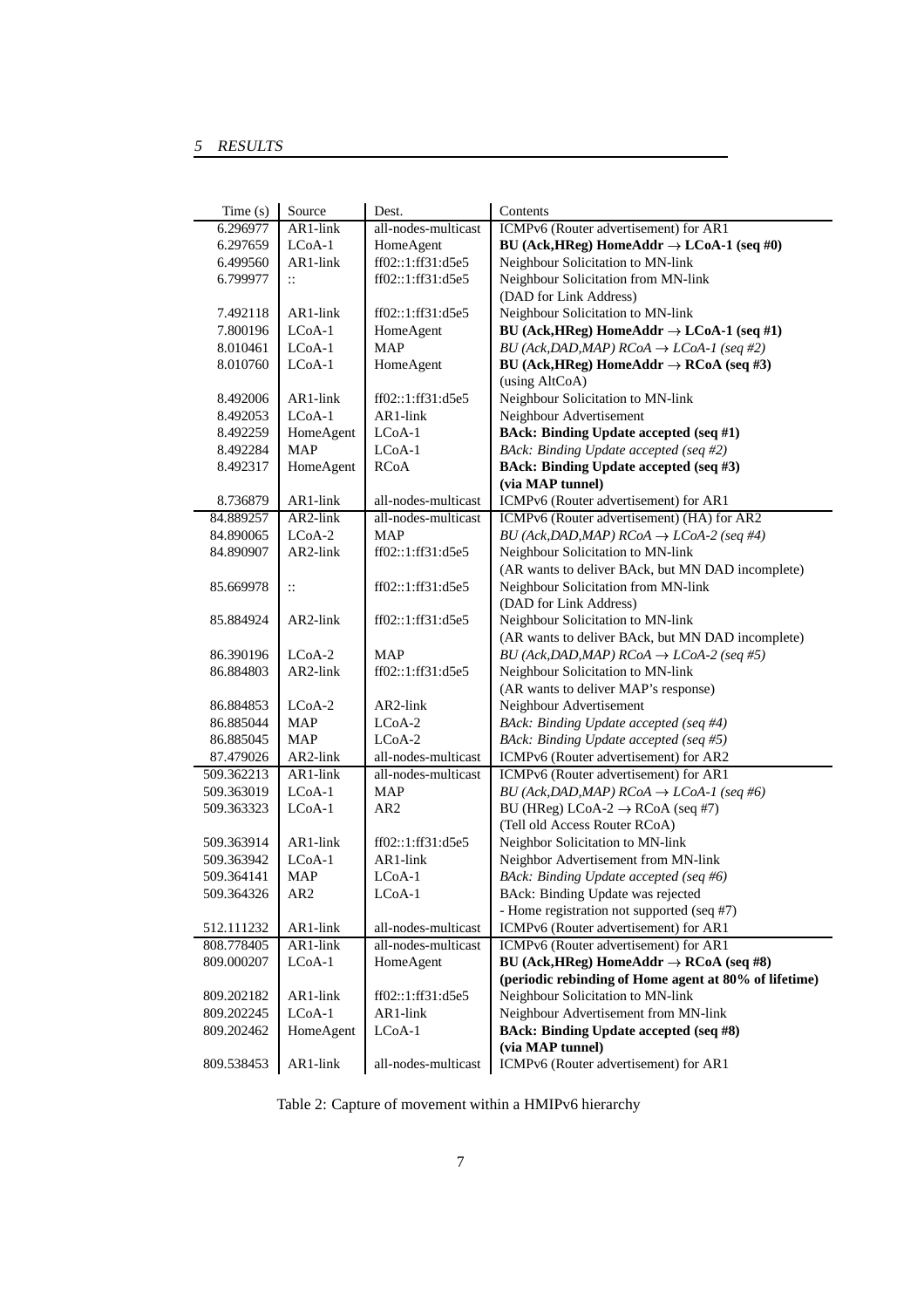# **6 Extensions to HMIPv6**

While HMIPv6 reduces disruption caused by binding delay, there are a number of other potential improvements which can be made to the handover process. Major improvements should be possible using Fast Handovers, Fast Router Advertisements and Dummy CoA Networks.

### **6.1 Fast Handovers for IPv6**

Fast Handovers, as documented in draft-ietf-mobileip-fast-mipv6-04 [6], allow a MN to immediately detect movement rather than waiting Neighbour Discovery.

Additional specification of edge tunnelling in this specification temporarily mitigates signalling requirements to CN's and the HA.

Combinations of HMIPv6 with Fast Handovers[6] have been proposed, although this has not yet been implemented. It is expected that the combination of predictive handovers with HMIPv6 will significantly impact the required handover time to signal the MAP, as well as minimizing the extra-network signalling provided by HMIPv6[12].

### **6.2 Fast Router Advertisement**

While Fast Handover techniques allow a MN to send a Router Solicitation immediately upon entering a network, RFC 2461[10] requires a router to delay its response to a Router Solicitation by a small random amount, in order to prevent routers from simultaneously sending Router Advertisements.

Fast Router Advertisement[8] allows at most one router on a network to respond immediately to an RS, thus eliminating this delay. This improvement is available to both MIPv6 and HMIPv6.

### **6.3 Dummy CoA Networks**

A further delay in HMIPv6 is that caused by Duplicate Address Detection (DAD) while the MAP is configuring an RCoA. DummyCoA[4] is a technique to remove this delay by configuring all RCoAs on a separate prefix. This 'dummy prefix' is a proper, ontopology prefix, but allocated to a dummy interface of the MAP. In this way, the MAP can be sure that no-one but itself is using addresses on the dummy prefix, and thus eliminate DAD delay for RCoA assignments entirely.

## **7 Conclusions**

Our results indicate that significant reductions to mobileip handover signalling delay can be achieved with HMIPv6. In particular, the delay introducted by BU signalling can be practically eliminated.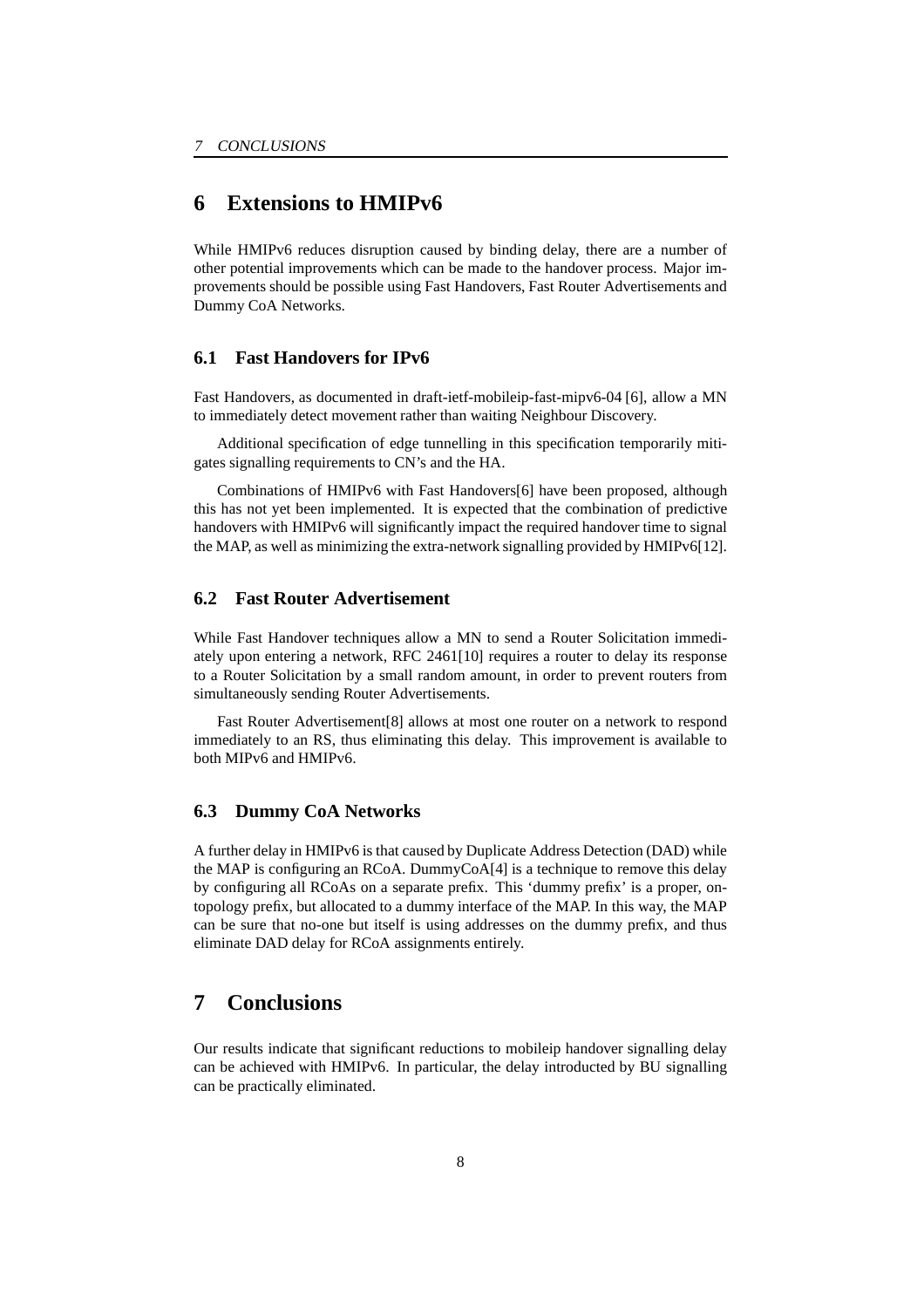Other delays also prevent smooth handovers. In particular, our results show that delays caused by DAD dominate handover delay when moving onto a new access network.

By identifying each cause of handover delay, and devising a method to minimize it, the unacceptably long delays associated with real-time traffic over MIPv6 should be able to be brought into the acceptable range of tens of milliseconds. Further testing is necessary to reveal if this improvement is practical in the field.

### **Acknowledgements**

- Thanks to Brett Pentland for his help with setting up the testbed environment
- Thanks to Ahmet Şekercioğlu for his help with the paper.
- This work was supported by the ATCRC Next Generation Internet project.

## **References**

- [1] C. Castelluccia. Toward a hierarchical mobile IPv6. In *Eighth IFIP Conference on High Performance Networking (HPN'98)*, Vienna, Austria, September 1998.
- [2] C. Castelluccia. HMIPv6: a hierarchical mobile IPv6 proposal. *ACM Mobile Computing and Communication Review (MC2R)*, April 2000.
- [3] Greg Daley. Comparison of basic and extended mode function in hierarchical mobile IPv6. Australian Telecommunications CRC (ATcrc) Internal Technical Report P1-PR1-TR-009, July 2002.
- [4] Greg Daley. Optimization of address selection for HMIPv6 using dummy interfaces. Australian Telecommunications CRC (ATcrc) Internal Technical Report P1-PR1-TR-008, May 2002.
- [5] Charles Perkins David B. Johnson and Jari Arkko. Mobility support in IPv6 *internet draft - work in progress*. URL reference: http://www.mipl.mediapoli. com/drafts/draft-ietf-mobileip-ipv6-17.txt, May 2002.
- [6] G. Dommety (Ed) et al. Fast handovers for mobile IPv6 *internet draft - work in progress*. URL reference: http://www.ietf.org/internet-drafts/ draft-ietf-mobileip-fast-mipv6-04.t%xt, March 2002.
- [7] David B. Johnson and Charles Perkins. Mobility support in IPv6 *internet draft - work in progress*. URL reference: http://www.mipl.mediapoli.com/drafts/ draft-ietf-mobileip-ipv6-15.txt, 2001.
- [8] James Kempf, Mohamed M. Khalil, and Brett Pentland. IPv6 fast router advertisement *internet draft - work in progress*. URL reference: http://www.ietf.org/ internet-drafts/draft-mkhalil-ipv6-fastra-01.txt, 2002.
- [9] MIPL. Mobile IPv6 for Linux, 2002. URL reference: http://www.mipl. mediapoli.com/.